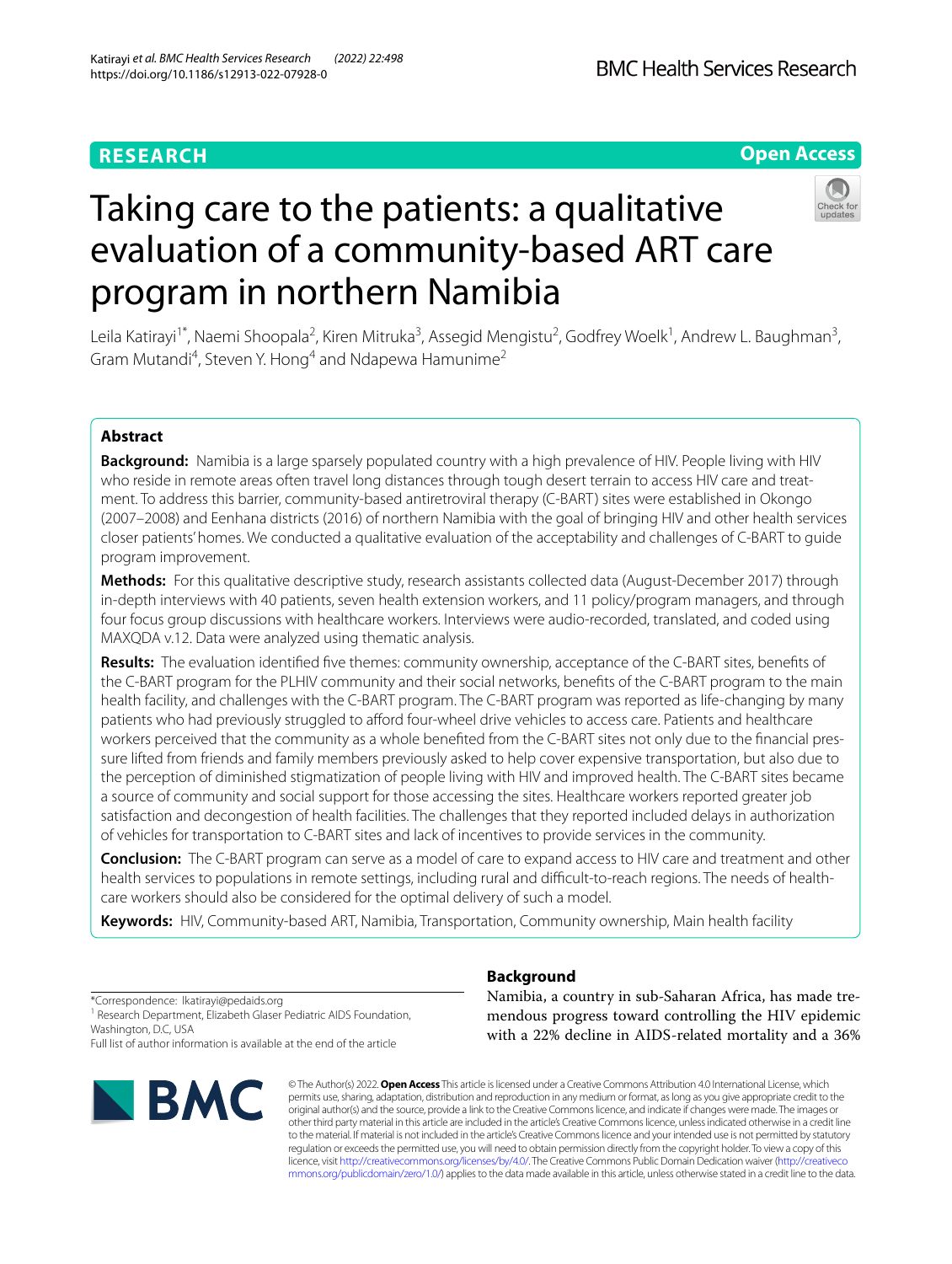decline in incidence over the last decade [[1\]](#page-8-0). Globally, Namibia has one of the highest HIV prevalence rates (11.5%), with an estimated 210,000 adults aged  $\geq$  15 years living with HIV [[2\]](#page-8-1). As of December 2020, Namibia was estimated to be at 90–98-91, as defned by the UNAIDS 95–95-95 treatment cascade, making them one of the frst high-burden countries to approach epidemic control [[3\]](#page-8-2).

With a population density of 2.8 people per square kilometer, Namibia is among the most sparsely populated countries in the world. Half of its population of 2.3 million people reside in rural areas. People living with HIV (PLHIV) residing in remote areas often travel long distances through tough terrain to reach healthcare facilities, facing a substantial barrier in accessing HIV care and antiretroviral therapy (ART). Nationally, approximately 56.2% of households are estimated to live more than fve kilometers from a health facility, with some 5% of households even requiring travel greater than 40 km to reach the facilities  $[4]$  $[4]$ . Some areas can only be reached by 4-wheel drive vehicles, which can cost between \$20- \$30 USD per trip. Only 6.4% of households own a motor vehicle and 30.5% have no access to a motor vehicle [\[4](#page-8-3)]. To address this distance challenge in Ohangwena, a rural region in northern Namibia with the second-highest regional HIV prevalence (17.9%) [\[5\]](#page-8-4), a community-based ART (C-BART) program was implemented in the districts of Okongo in 2007 and in Eenhana in 2016. The goal of this program was to make ART more accessible by bringing HIV services closer to patients' homes. Previous research has highlighted the success of C-BART programs in other low-income countries, including improved health outcomes and reduced patient burden on health facilities [[6,](#page-8-5) [7](#page-8-6)].

The nurses serving the health facility in the Okongo District spearheaded the implementation of C-BART in close collaboration with community leaders and patients. In this area, where the main economic activity was subsistence agriculture, local community leaders provided the land and HIV-positive community members built and maintained the C-BART sites. A team from the facility comprised of one or two healthcare workers (HCWs), usually registered nurses, and a community counselor traveled to a C-BART site once every two months to provide services. A data clerk, tuberculosis field officer, and/or pharmacist assistant would also join the team, if needed. Core services provided by the team were ART prescriptions reflls, HIV testing and counselling, clinical evaluations, blood specimen collections for viral load (VL) and CD4 analysis, and adherence counselling. Patients who missed appointments were followed up in their communities by health extension workers (HEWs), who were community-based health assistants employed by the Ministry of Health and Social Services (MoHSS). In Okongo District, patients were eligible to be down-referred from the facility to receive HIV care at a C-BART site if they lived close to a site and were willing to receive care there. In the Eenhana District, with similar economic activity to the Okongo District, patients were also required to be on ART for at least six months and have a suppressed VL to receive care at a C-BART site.

In 2017, the MoHSS, in collaboration with the Centers for Disease Control and Prevention (CDC) and the Elizabeth Glaser Pediatric AIDS Foundation (EGPAF), conducted an evaluation of the C-BART program in the Okongo and Eenhana districts to guide program improvement and inform scale-up. As of December 2017, 16 sites had been established in the Okongo District and 18 sites in the Eenhana District. This paper describes the qualitative results of the evaluation to provide an indepth understanding of the acceptability and impact of the C-BART program on patients and healthcare facility staf.

# **Methods**

# **Study design and population**

We undertook a qualitative descriptive study using indepth interviews (IDIs) and focus group discussions (FGDs) from August through December 2017. Participants included patients accessing C-BART sites, HCWs providing services at the C-BART sites, HEWs from the C-BART communities, and policy makers and program managers involved in the design and implementation of the C-BART program. See Table [1](#page-2-0) for inclusion criteria.

## **Data collection**

Based on review of the literature, we developed semistructured individual interview and FGD tools and pretested them at non-evaluation sites with participants similar in characteristics to those in the evaluation, prior to official data collection. To ensure fidelity to the IDI process and data quality, the evaluation coordinator reviewed recordings of the frst set of IDIs and FGDs from each research assistant (RA), providing feedback and guidance as necessary. The evaluation coordinator also reviewed a subset of the IDIs, accounting for 20% of the total, for quality assurance. IDIs with patients focused on their satisfaction and challenges with receiving services at the C-BART sites, perception of stigma, and challenges with adherence. FGDs with HCWs explored their views about the C-BART program, including its efect on patients' ART adherence, and the successes and challenges of providing service at the C-BART sites. IDIs with HEWs focused on the community perspective and acceptance of the C-BART program. The IDIs with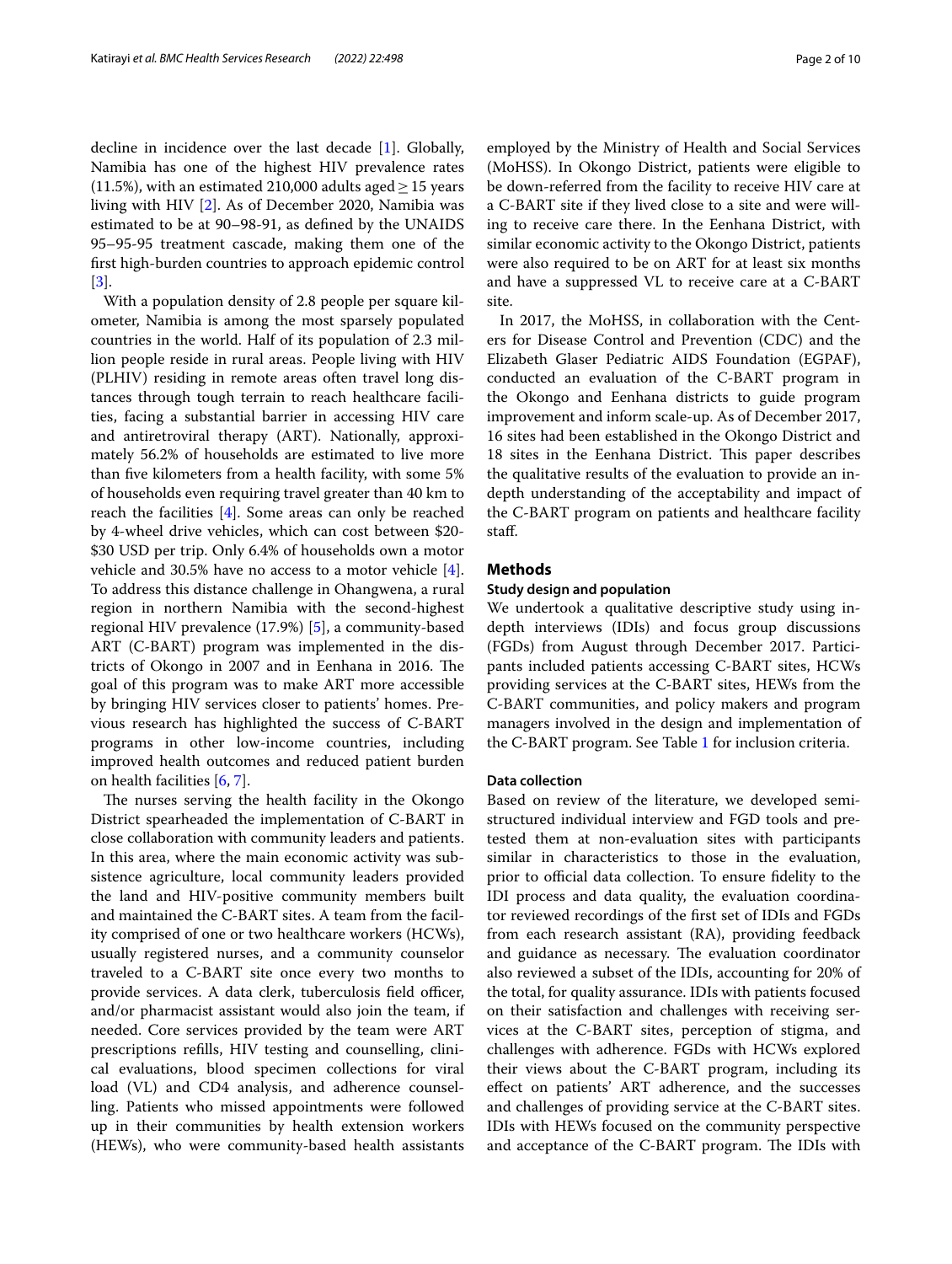<span id="page-2-0"></span>

|  |  |  |  |  | Table 1 Inclusion criteria of participants in the qualitative evaluation of C-BART program |  |  |
|--|--|--|--|--|--------------------------------------------------------------------------------------------|--|--|
|--|--|--|--|--|--------------------------------------------------------------------------------------------|--|--|

| Population                        | Inclusion criteria                                                                                                           |  |  |
|-----------------------------------|------------------------------------------------------------------------------------------------------------------------------|--|--|
| Patients                          | C-BART patients 18 years of age and older utilizing the C-BART sites on the days of data collection                          |  |  |
| <b>HCWs</b>                       | HCWs providing C-BART services for at least one month                                                                        |  |  |
| <b>HFWs</b>                       | HEWs providing support for C-BART services for at least one month                                                            |  |  |
| Policy makers or program managers | Policy makers involved in the inception and program managers involved in implementation and<br>support of the C-BART program |  |  |

the program managers/policy makers reviewed the conception and implementation of the C-BART program to understand the processes involved. All discussions explored how the C-BART program could be improved.

All IDIs and FGDs were conducted by trained, Oshiwambo-speaking (the language spoke in northern Namibia) RAs. The training was conducted over a twoweek period, which included extensive time roleplaying IDIs and FGDs. The RAs traveled to C-BART sites with the HCWs during scheduled visits to conduct IDIs with patients. Upon arrival, the HEW introduced the research team members and the purpose of the evaluation to patients waiting to be seen by the health facility team. IDIs with patients and HEWs were conducted in the local language of Oshiwambo. The FGDs with the HCWs and the IDIs with the policy makers/program managers were conducted in English at the participants' preference. All IDIs and FGDs were audio-recorded. The encrypted and password-protected audio recordings were downloaded to and stored electronically on the study server. Identifable data were not collected during the interviews; unique IDs were created for the participants and assigned at the time of the interviews.

# **Site selection**

The team of HCWs visited C-BART sites approximately every three months. Based on these scheduled visits, sites were selected for data collection in the two districts. A total of eight sites were visited, four in Eenhana and four in Okongo.

# **Sampling and sample size**

We employed a mix of convenience and purposive sampling. Patients were allowed to volunteer (convenience sampling) or were purposively selected if they were the frst or last patients to receive services (to avoid losing their spot in the queue). RAs were instructed to ensure that at least one male participant per site was interviewed to ensure that the experiences of men were captured.

HCWs were selected using convenience sampling. To identify HCWs to participate in FGDs, the research evaluation coordinator requested volunteers, including nurses, data clerks, pharmacists, and counselors, at a monthly C-BART site meeting. Days and times for the FGDs were determined based on HCW preference. FGDs were conducted at the main health facility and consisted of 6–10 participants.

The district primary healthcare supervisor invited HEWs, identifed by C-BART sites as having provided services for the longest period of time, to join the evaluation voluntarily. HEWs were interviewed at the main sites when they came to submit their reports at the end of the month.

The evaluation coordinator invited policy makers and program managers who were healthcare professionals and administrators at district, regional, or national policy levels involved in the C-BART program's conception, planning, technical support, or program monitoring to participate in the evaluation. The participant groups' sample sizes are presented in Table [2](#page-2-1).

The sample size of each participant group was based on achieving "saturation", or when no new or additional information is expected from further interviews or discussions. Previous literature has indicated that saturation is reached at 10–12 IDIs and at 3–6 FGDs per homogenous group [[8,](#page-8-7) [9\]](#page-9-0). In our study we considered patients, HCWs, and HEWs to be separate "homogenous" groups. A higher number of patient IDIs were planned because patient acceptability of the C-BART program was a primary objective and their group was expected to have greater variation among participants in age, gender,

<span id="page-2-1"></span>**Table 2** Sample size of participant groups in the qualitative evaluation of C-BART program

| Participants                          | <b>Number of IDIs and FGDs</b>                                                                  |  |
|---------------------------------------|-------------------------------------------------------------------------------------------------|--|
| Patients                              | 40 IDIs (20 in Okongo/20 in Eenhana)                                                            |  |
| <b>HCWs</b>                           | 4 FGDs – with a total of 26 partici-<br>pants (2 in Okongo/2 in Eenhana)                        |  |
| <b>HFWs</b>                           | 8 IDIs (6 in Okongo/2 in Eenhana)                                                               |  |
| Policy makers and program<br>managers | $11$ IDIs<br>- 3 at the national level<br>-4 at the regional level<br>- 4 at the district level |  |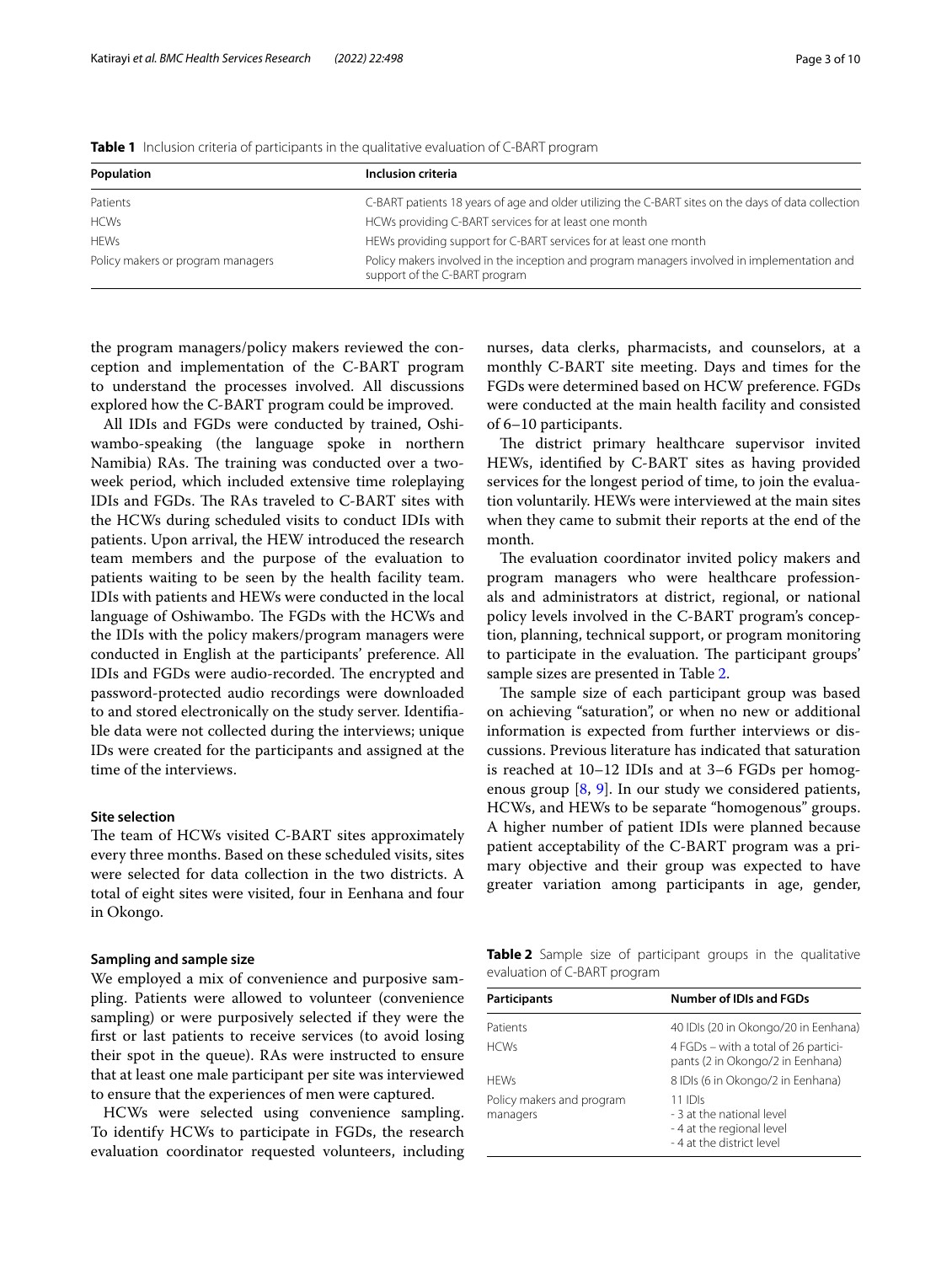health status, and duration of HIV care. HCWs from multiple facilities and diferent cadres were included in the FGDs. Given that HEWs with longer experience of providing services at the C-BART sites were purposively selected, 6 of the 8 HEW IDIs were conducted in the Okongo District, since the C-BART program was implemented here earlier than in the Eenhana District. For the program/policy makers IDIs, 3–4 individuals from varying staff levels were interviewed to capture varied experiences and perspectives in designing and implementing the program.

## **Data management and analysis**

Transcripts were analyzed using thematic analysis. The audio recordings were translated to English (if conducted in Oshiwambo), and transcribed into Microsoft Word by the RA that conducted the interview. To assure quality translation, the evaluation coordinator reviewed 20% of the interview translations and transcriptions. Transcripts were reviewed by the lead qualitative investigator to generate a code list, a list of labels and phrases identified through reoccurring text. The codes were then compiled under a higher-level of categorization called themes. The code list was revised several times as new codes were identifed during the coding process. Transcripts were coded by two RAs in the qualitative software program MAXQDA v.12. Code reports were generated for each participant group and code. From the code reports, data reduction and summary tables were created by two RAs under the supervision of the evaluation team to help identify recurrent patterns and themes for patient satisfaction, experiences of HCWs providing care, and recommendations for improvement. Text excerpts were identifed that were representative of the themes identifed.

#### **Ethical considerations**

All research staff were trained and certified in the protection of human subjects and signed a confdentiality agreement prior to interacting with participants. Written informed consent, which included consent to be audiorecorded, was obtained from all evaluation participants prior to data collection. The evaluation received ethical approval from the MoHSS Research Ethics Committee in Namibia and Advarra Institutional Review Board in the US, a service contracted by EGPAF. The protocol was also reviewed in accordance with the CDC's human research protection procedures, and was determined to be research, however the CDC investigators did not interact with human subjects or have access to identifable data or specimens for research purposes.

# **Results**

### **Demographic characteristics of participants**

Table [3](#page-3-0) presents the demographic characteristics of the patients, HCWs, and HEWs. Over half of the patients interviewed were 45 years of age and older, married, female, and had a primary level or less of education. Compared to the general patient population of the C-BART program, the evaluation had less patients under the age of 35 (5% versus 31%), a higher proportion of patients aged over 45 years (55% versus 27%), and more patients who were married (58% versus 40%). The gender distribution among patients in the evaluation was similar to the overall C-BART population [\[10](#page-9-1)].

The majority of HCWs and HEWs were less than 35 years old. The HCWs had at least a secondary level of education, while all of the HEWS had exactly a secondary level of education. Data on the 11 policy makers and program managers was only collected on sex, with similar numbers of male ( $n=6$ ) and female ( $n=5$ ) participants.

The majority of HCWs were health assistants  $(n=9)$ , followed by nurses  $(n=5)$ ; the remaining 12 consisted of the following roles: pharmacy assistant, laboratory technician, community health worker, data clerk, and tuberculosis feld promoter.

The analysis revealed five themes in the data: community ownership, acceptance of the C-BART sites, benefts of the C-BART program for the PLHIV community and

<span id="page-3-0"></span>**Table 3** Demographic characteristics of participants in the qualitative evaluation of C-BART program

| Characteristic             | <b>Patients</b> | <b>HCWs</b> | <b>HEWs</b>           |
|----------------------------|-----------------|-------------|-----------------------|
|                            | $(n=40)$        | $(n=26)$    | $(n=7)$ <sup>ab</sup> |
| Age                        |                 |             |                       |
| $25 - 34$ years            | 2(5%)           | 15 (57.7%)  | 5 (71.4%)             |
| 35-44 years                | 16 (40%)        | 9(34.6%)    | 1(14.3%)              |
| $45 + \mathrm{years}$      | 22 (55%)        | 2(7.7%)     | 1(14.3%)              |
| Sex                        |                 |             |                       |
| Male                       | 15 (37.5%)      | 8 (30.8%)   | 1 (14.3%)             |
| Female                     | 25 (62.5%)      | 18 (69.2%)  | 6(85.7%)              |
| <b>Education</b>           |                 |             |                       |
| No school                  | 11 (27.5%)      | $\Omega$    | $\Omega$              |
| Primary                    | 25 (62.5%)      | $\Omega$    | $\Omega$              |
| Secondary                  | 4 (10%)         | 17 (65.4%)  | 7 (100%)              |
| Tertiary                   | $\Omega$        | 9(34.6%)    | 0                     |
| <b>Marital status</b>      |                 |             |                       |
| Married/lives with partner | 23 (57.5%)      | a           | a                     |
| Never married              | 9(22.5%)        | a           | a                     |
| Separated/divorced         | 2(5%)           | a           | a                     |
| Widowed                    | 6 (15%)         | a           | a                     |

<sup>a</sup> Question not asked of this group

ab Demographic data missing for one HEW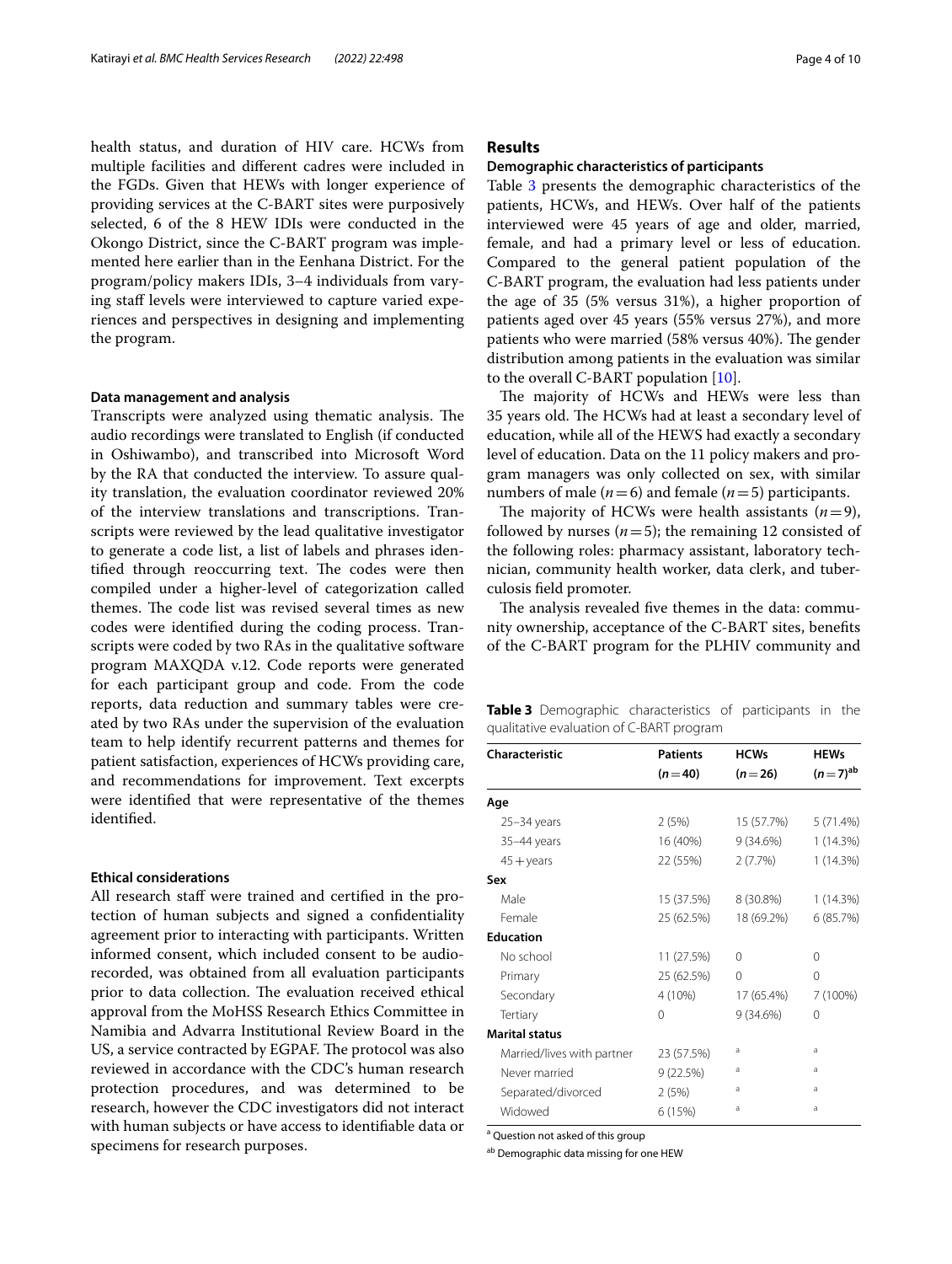their social network, benefts of the C-BART program to the main health facility, and challenges with the C-BART program.

# **Community ownership of the C‑BART sites**

One of the most important aspects for the establishment of the C-BART sites was the level of community involvement and ownership. Community leaders provided land for the erection of C-BART sites free of charge and encouraged their community members to utilize the sites.

*Leaders are the frst individuals who agreed to have ART sites in the community and they provided land for these ART sites… they care for their people, they tried hard to have sites because health centers are very far… (Patient 08, 43 year-old male, Eenhana)*

Community members were responsible for building many of the sites from traditional materials, maintaining the cleanliness of the sites, and, in some instances, guarding them. The existence of the C-BART sites was a great source of pride for the communities.

*I really like the idea of a community site because now we feel proud, even when people from neighboring villages pass by here they can tell that our village is developing and that is a good feeling. Even us when we are checking we can see that the government is really working, they recognized us. (Patient 52, 41 year-old male, Okongo)*

# **Acceptance of the C‑BART sites**

Patients initially struggled with the arrival of the C-BART sites, with fears of being seen accessing services at the sites and the potential for unintended disclosure of their HIV status. Attitudes towards the C-BART shifted, however, and the PLHIV community members became very welcoming of the C-BART sites and appreciative of the ability to access ART without the need for expensive travel costs and long travel days.

*there were those that did not want to come to the outreach at the beginning because they did not want to be seen. But as time goes they even realized that others are getting better and even those who were sick are fne now. (Regional policy maker/program manager)*

As patients realized the beneft of being able to access ART within their community, utilizing C-BART sites became viewed as a 'privilege' and patients were eager to remain adherent to ART and maintain a low VL to avoid being up-referred back to the district health facility.

The program is normally for people that are on a *normal viral load… If the viral load gets higher, she or he will be sent to the main facility again. Because they know that if they have high viral load they will be transferred to Eenhana, they take their medications well, well. (HCW 06, FGD 01, Eenhana)*

HCWs generally felt that the improved viral suppression rates and health conditions among C-BART patients were due to improved access to services with the arrival of the C-BART sites.

*Some patients, sometimes when they come to collect their medicine they used to be defaulters but the moment they were transferred to C-BART sites they are always present. (HCW 04, FGD 02, Okongo)*

Patients reported feeling that they were more likely to discuss their health concerns with HCWs at the C-BART sites, since they no longer felt rushed to begin their journey back home.

*[When accessing the main health facility at Okongo] my health was somehow jeopardized also because even if I did not feel well, I wouldn't mention it because I just wanted to pick up my ART and go back and that is all brought by the fear of going back late but here [C-BART site] I am free and open because even if it gets late I will still air my complaints as there is nothing to fear. (Patient 54, 47 year-old male, Okongo)*

Another aspect of the C-BART program which may have infuenced ART adherence and retention was the inclusion of the HEWs in 2015 in both the Okongo and Eenhana districts. The HEWs supported community members by encouraging them to attend the C-BART sites, reminding them of appointment dates, providing education to those struggling to take their medications, and providing a link between the C-BART teams and the communities.

*As a health extension worker, I am responsible to provide patients with information on how to take ART as prescribed also, to make them understand not to miss taking their ART. I normally walk house to house to see if they have ART and if they take them seriously and at prescribed time and also to encourage kids that also on ART to adhere to ART. (HEW 01, Eenhana)*

# **Benefts of C‑BART sites among PLHIV and their community**

Previously, patients faced substantial fnancial pressure to secure money to travel to the health facility. To cover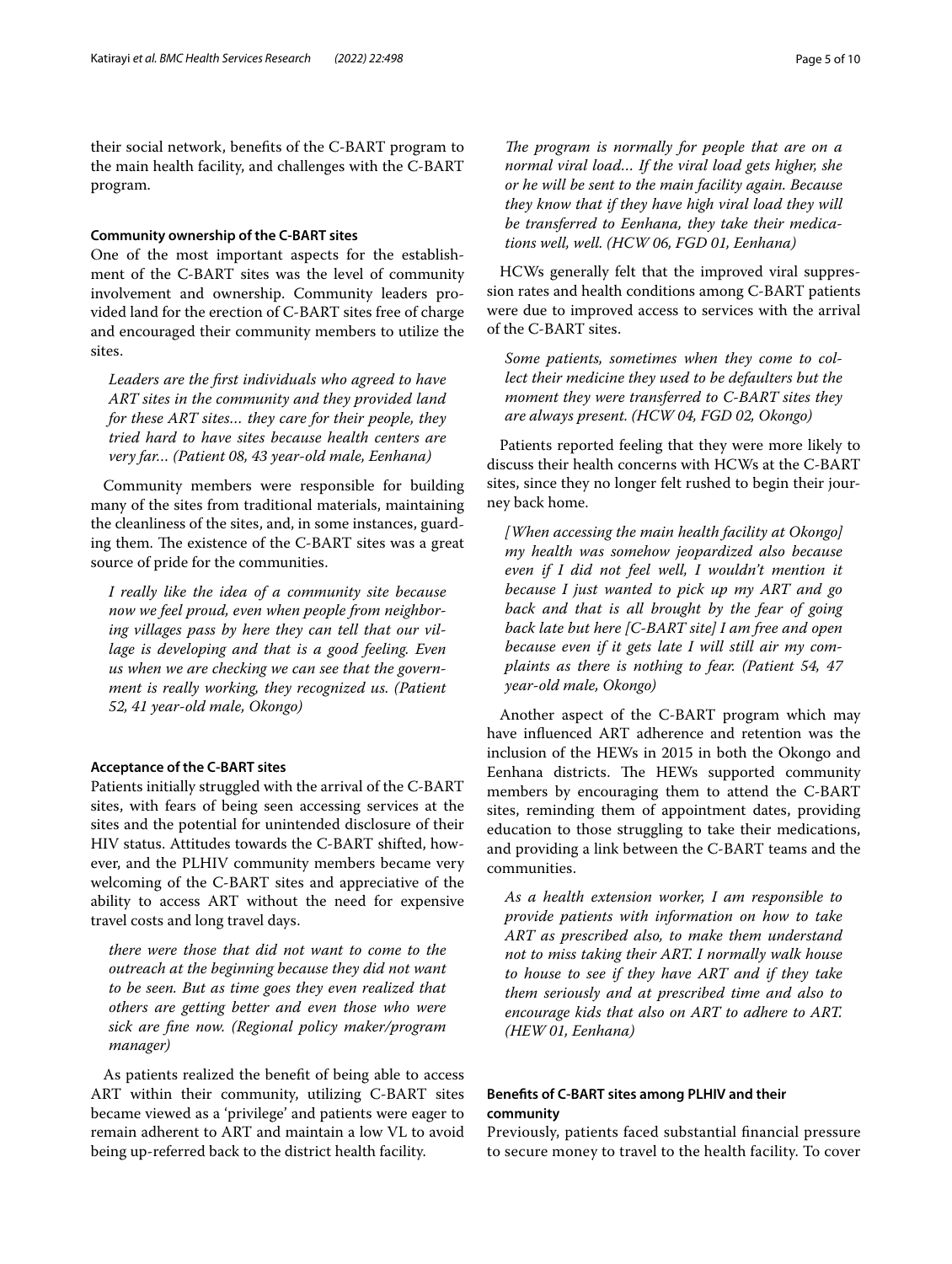transport costs, participants discussed selling their livestock and borrowing money from friends and family. Patients and HCWs perceived that the community as a whole benefted from the C-BART sites due to the fnancial pressure being lifted from friends and family members previously asked to help cover expensive transportation.

*I was spending amounts of money when I was going to Eenhana for ART, sometimes I had no money or could not fnd money then I had to borrow money for transport costs to the hospital. (Patient 08, 43 year-old female, Eenhana)*

*I ended up having to sell my goats just to get transport money while people are dying of hunger at home. (Patient 51, 58 year-old male, Okongo)*

An unanticipated beneft of the C-BART sites was the generalized sense of a decrease in stigma within the community and an increase in openness about HIV testing and status among PLHIV.

*You can also see that stigma and discrimination is narrowing. People are free when they are coming. Other people are also coming to sell their kapana (grilled meat). The reason they are allowed to come there is because these people have peace of mind. No one has anything against these people. You can see that the level of understanding has gone up. (HCW 06, FGD 01, Eenhana)*

Meeting at the C-BART site also provided an opportunity for PLHIV to talk openly among each other.

Patients were supportive of each other, creating an environment of trust and encouragement.

They support each other at the point, if there is *someone who is not doing well on treatment they can even go and visit them to encourage them, they are even used their own example like "look at me, I started treatment when, now I am doing well, my viral load is suppressed" so patients… they are taking ownership of the service. (HCW 01, FGD 02, Okongo)*

Accessing medicine at the C-BART also increased patients' self-confdence and motivation to live with an HIV-positive status.

*It also now brought self-motivation yeah, people that come receive their ART at the C-BART sites they are very confdent and they are not shy anymore. Everywhere they go they testify that they are fne now they carry their pills with them without fearing to be seen as some of them are usually shy. (HCW 07, FGD 01, Okongo)*

Patients reported that the C-BART sites generally improved their quality of life by giving them more time to work, care for children, tend livestock, and address other responsibilities.

*It's very easy because coming to this site won't afect my regular household work, which is good. (Patient, 05, 58 year-old female, Eenhana)*

**Benefts of the C‑BART program to the main health facility** HCWs observed decongestion in the district health facilities as patients were down-referred to the C-BART sites. Previously, community members would save up and share the costs of the 4-wheel transport to reach the health facility, which meant that large groups would arrive together and overwhelm HCWs.

*When the C-BART sites weren't there, all those patients could have been coming here at the main site and the patient load could be extremely high which could put me on pressure but now since they are divided at diferent sites I am satisfed because I am never under pressure anymore. (HCW 07, FGD 01, Okongo)*

HCWs discussed feelings of job satisfaction knowing that their service at the C-BART sites determined whether patients received life-saving ART.

*whenever we get there [C-BART site] they have already gathered and some they would have even have traveled from far or put their health passports a day before hoping and waiting so when you get there… it is good, it gives you job satisfaction that they have faith in you and we in them. (HCW 04, FGD 01, Okongo)*

# **Challenges with the C‑BART program**

All participant groups discussed the need for C-BART site infrastructure enhancements to improve privacy for discussions and physical exams and asked for upgrades from stick to pre-fabricated structures, some of which had already been implemented by PEPFAR and Namibia MoHSS.

*I like the way they give provide us with good information, but commonly doctors and nurses cannot witness some of our illness as we just get our service in that tree, there are no private rooms here. (Patient, 02, 35 year-old female, Eenhana)*

All participant groups discussed the challenge of enduring the rain and strong sun under the stick C-BART structures and absence of proper waiting areas.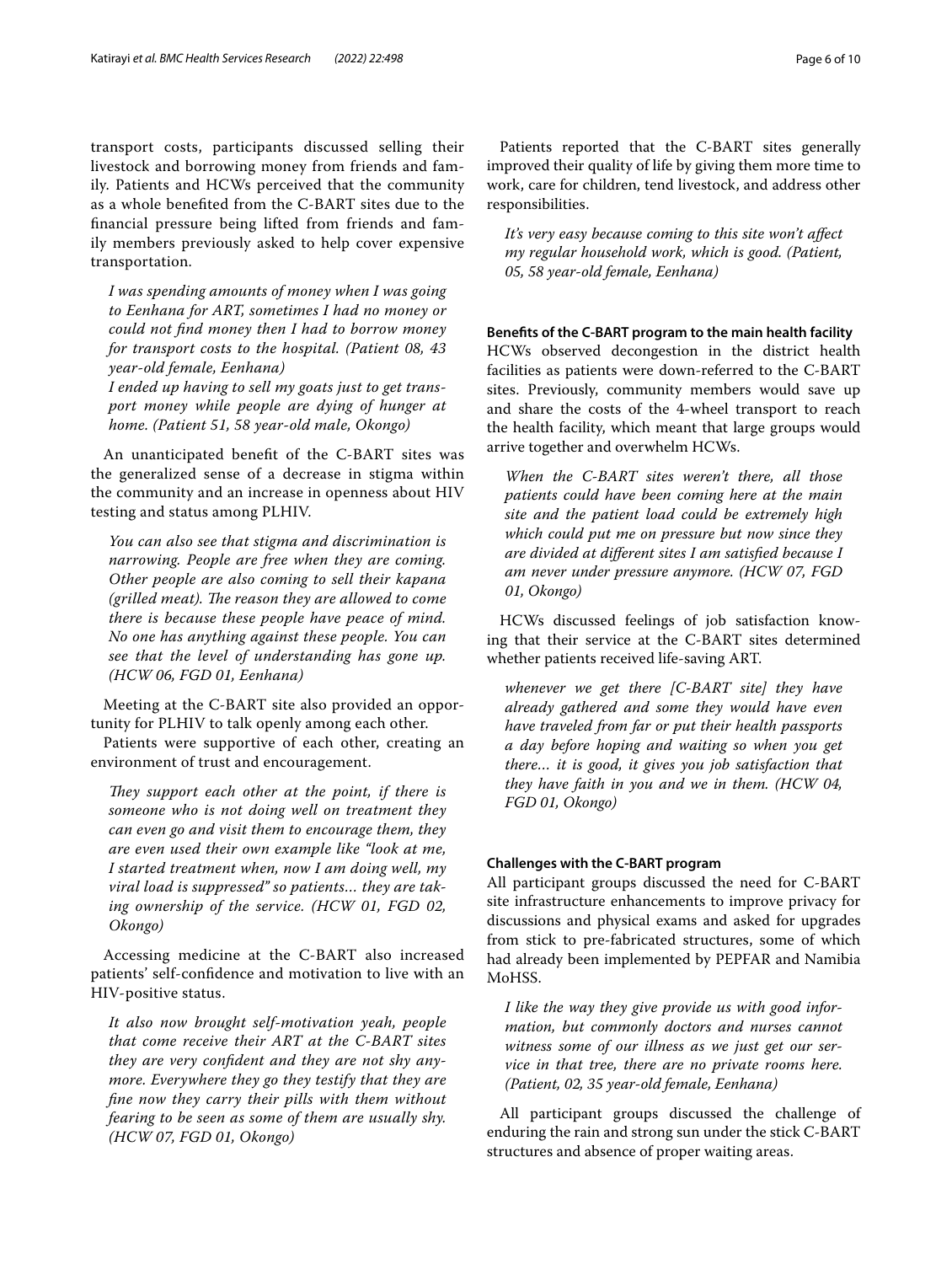*During the rainy season, we will be forced to be in a car and the patients will be there and the rain will be all over them… Even the papers and books we are using will be spoiled by the rain. (HCW 05, FGD 01, Eenhana)*

Patients complained about the HCWs arriving late or packing up early before all patients had arrived and received their services, which resulted in having to travel to the district health facility to receive their ART.

*I noticed that other patients from far places can go without their ART when they come late… some healthcare workers can see that patients are coming but they just pack and go without providing services to them as a result those clients will again walk to Eenhana for their ART. (Patient 01, 48 year-old male, Eenhana)*

HCWs stated that there was no designated vehicle for the C-BART visits. Therefore, on some days it took time to organize a vehicle and a driver, resulting in delays in arriving to the sites to provide services.

*sometimes we go very late… sometimes there is no transport that is really [dedicated] for CDC, the car for outreach. When you go there sometimes, there is no driver and you say "let me fnd a driver" and there is no driver available for you. By the time you go there, it's late and then the patients are complaining. "No, you took so long". It's true but we have nothing to do. If we could have our own transport, just for ART, it could be better. People [HCWs] could go early in the morning. (HCW 05, FGD 01, Eenhana)*

The vehicles used to transport HCWs to the C-BART sites were also insufficient. HCWs advocated strongly for designated C-BART vehicles, outftted with a cooler box for sample storage and a water tank, so that HCWs are able to wash their hands after each patient.

*There is this thing of taking the blood, and there is something that says after the blood is withdrawn, how many hours it needs to be reported [deposited at lab]? A lot of our outreach sites are very far. When we get here [main facility], those hours have already passed. (HCW 02, FGD 01, Eenhana)*

HCWs also discussed that the current working conditions at C-BART sites were not favorable, nor in line with government standards. HCWs discussed that previously they received lunch packs and a bush allowance (an amount that is given to government employees that work in remote areas), but this beneft had stopped.

*Suspending the lunch packs is a mistake that has been done. We should be able to make these people* 

*[HCWs] happy when they are going there [C-BART sites] because they are going out of their comfort, they are going out of where they are supposed to work... Although, we go in the community, we even go further than those who are paid bush allowance. What we are saying is; they should take care… they should not ignore them [HCWs] when they are improving the services of the patients. (HCW 06, FGD 01, Eenhana)*

HCWs also felt they should be given the choice of whether they wanted to work at C-BART sites and should be able to opt out of providing services at the C-BART sites, as some HCWs did not want to be working at them.

*but I just have to go there [C-BART site] because I don't have a choice, but it is not something that I want to do, it takes me out of my comfort zone, and it's sunny when you come back your clothes are dirty, its windy even. (HCW 05, FGD 02, Eenhana) E-H-02*

# **Discussion**

We found that the C-BART program was well-accepted among all participants groups and patients reported an improvement in their quality of life, as the burden of traveling to healthcare facilities to access ART was lifted. In fact, HCWs and HEWs noted an observed improvement in both ART adherence and retention, suggesting that the C-BART program achieved its intended health outcomes.

Geographic and transportation-related barriers have been documented to be associated with poor outcomes across the continuum of HIV care [[11\]](#page-9-2). HCWs, HEWs, and patients stated that the transportation fees required to reach the district health facilities was unafordable for most patients and served as the main cause of loss to follow-up and poor adherence. Previous models of care have attempted to address the transportation challenges, but not all models have been successful in retaining patients in care. For example, while community adherence groups have been successful at lowering patient transport costs and building peer support, internal group dynamics of the local groups have been reported to result in patients leaving the community adherence groups and returning to conventional care  $[12]$  $[12]$ . Home-based care models have been shown to improve health outcomes and reduce attrition [[13](#page-9-4)], but the desert and vast terrain of northern Namibia would have presented transportation challenges, requiring substantially more resources. Another model from South Africa provided patients with multi-month dispensing with six months of ART to reduce patient travel time to clinics. Results found that participants reported greater motivation and ART adherence, 'peace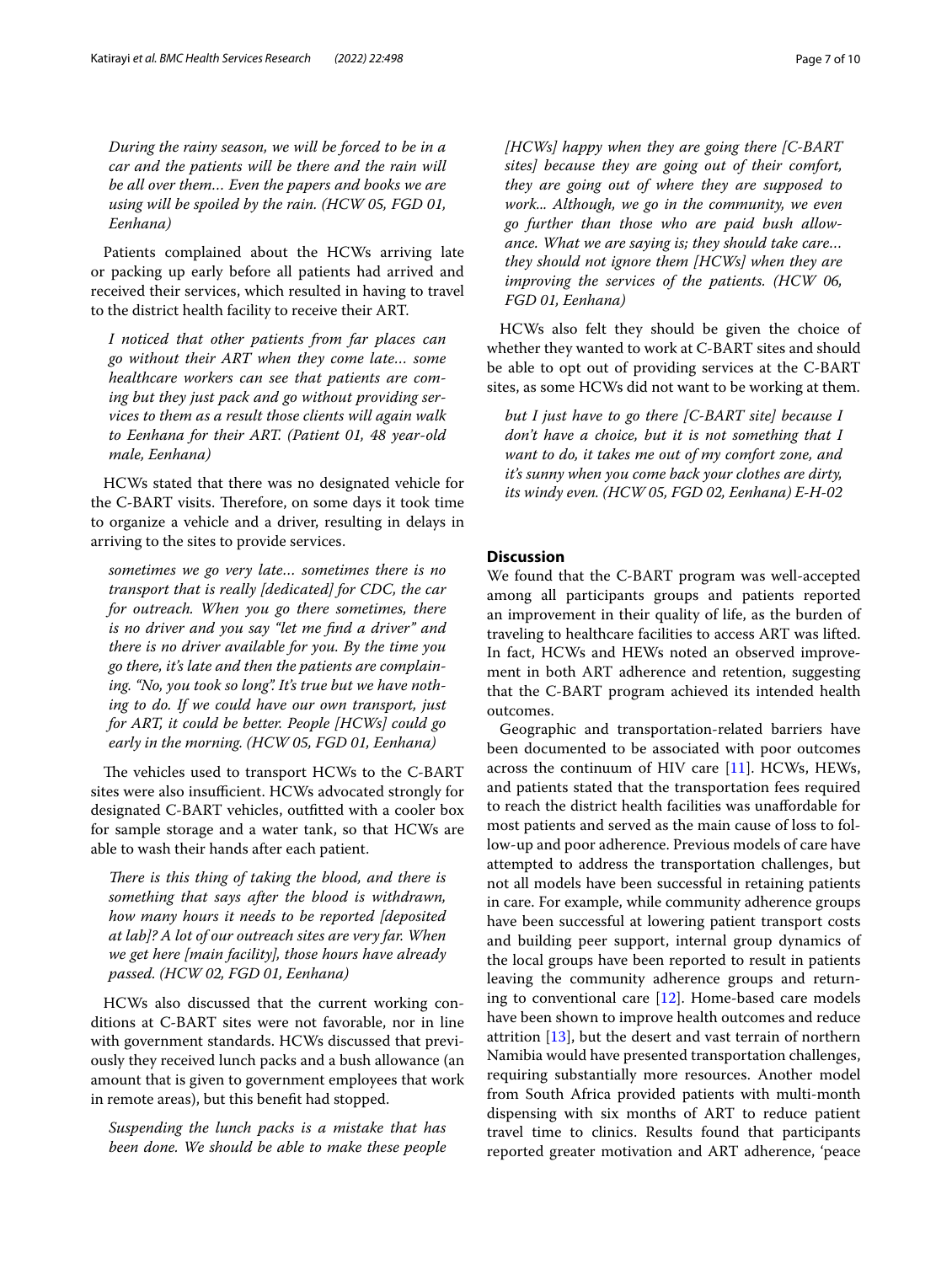of mind', and a better sense of control over their treatment  $[14]$  $[14]$  $[14]$ . These finding were similar to patient reports from the C-BART program and highlight the importance of better integration of HIV care in patients' lives. An important element of C-BART program that was not intentionally designed but may have been a key factor in the acceptability of C-BART sites, was the emergence of a social support structure. The coming together of the HIV community at C-BART sites fostered the development of a support network for patients to discuss their concerns, exchange solutions, and foster empathy with each other. A qualitative systematic review found that social support was a critical aspect in maintaining ART adherence. Social support helped PLHIV gain self-confdence and a sense of belonging, reducing the efects of stigma [[15\]](#page-9-6). A study comparing clinic versus community-based ART clubs in Johannesburg, South Africa found that in the ART clubs, patients felt a new 'openness' or 'freedom' to discuss HIV-related issues and the groups led to peer support and friendships that empowered individuals to accept their HIV status and take their ARTs [[16\]](#page-9-7). Another study that also explored community-based ART groups, found that social and peer support signifcantly improved individuals' ability to remain motivated to continue their ARTs and visit each other when ill [[17\]](#page-9-8). Overall, community-based interventions have been shown to increase HIV awareness and risk-reduction [\[18\]](#page-9-9).

Patients reported feeling more comfortable receiving services at the C-BART sites compared to the main health facility, which could explain their retention in care at these sites. Preliminary fndings from the quantitative evaluation of these C-BART sites showed 24- and 60-month retention among adults to be approximately 96% and 91%, respectively  $[10]$  $[10]$ . These rates were similar to the MoHSS retention estimates for these Districts, and were signifcantly higher than the national retention estimates of 83% at 24 months, and 70% at 60 months [[19\]](#page-9-10). A similar view has been expressed by patients about community-based ART clubs, which were felt to provide more attentive care compared with that of the facility [[20\]](#page-9-11). Furthermore, HEWs likely enhanced C-BART services as they followed up with patients who missed appointments, provided support to patients, and facilitated communication with district healthcare facilities regarding barriers to continuation of treatment. Previous research has found that the psychosocial support ofered through community health workers is critical to reducing patient attrition [[7\]](#page-8-6).

The concern for stigma related to disclosure of HIV status has been a reason why HIV-positive patients have preferred facility-based care over community-based care [[21,](#page-9-12) [22\]](#page-9-13). While stigma was an initial concern at C-BART sites, a change of attitude was observed over time after implementation. Participants said that prior to the arrival of C-BART sites, HIV had been viewed as a death sentence in the community, a sentiment that is well-documented in the literature [\[23–](#page-9-14)[25\]](#page-9-15). Visibly improved survival by people living with HIV/AIDS seemed to reduce stigma. Stigma reduction has been documented to improve the quality of life and patient outcomes. A study in South Africa found stigma reduction for PLHIV resulted in a shift in self-judgement that led to behavior change, including fewer symptoms, improved treatment adherence, and improved relationships and quality of life [[26\]](#page-9-16).

The C-BART program was highly compatible with the values, experiences, and needs of the PLHIV they served due to the high level of community engagement in the design and implementation of the sites. The involvement of community leaders demonstrated the value and validation of the C-BART program to the community members. The PLHIV community members were involved from the beginning with building the site structures and maintaining them. In fact, ownership in the development of HIV interventions has been documented to result in better HIV awareness, decreased stigma, improved health seeking behavior, and better quality of care [\[27](#page-9-17)]. A systematic review of community-based ART programs found that to be successful, community programs need to be driven by, owned by, and embedded in the communities [\[28](#page-9-18)].

There were some significant challenges with the C-BART program that prevented it from operating at its optimum level. The inconsistent availability of vehicles for the HCW teams was a challenge that resulted in delays in reaching C-BART sites or encouraged them to leave the sites early. Having reliable transport, with the water and appropriate sample storage could signifcantly improve the reliability of the HCWs' visit times and provide more desirable (and safer) working conditions. All participants requested that C-BART sites be upgraded from stick to pre-fabricated structures, to allow for more privacy to conduct physical exams and to help shelter from inclement weather. It is also important to recognize that not all HCWs wished to support the C-BART sites. This perspective could change with the addition of incentives, such as allowances and packed lunches.

With the "test and treat" approach, there has been an increased demand on the health facilities. To meet this need, it will be necessary to identify methods to improve efficiency at the health facilities to cater to the high volume of patients while simultaneously improving patient health outcomes. One approach is to focus on decentralizing healthcare services, like the C-BART program has done, which not only reduces the burden on facilities, but also ensures patients in distant locations are able to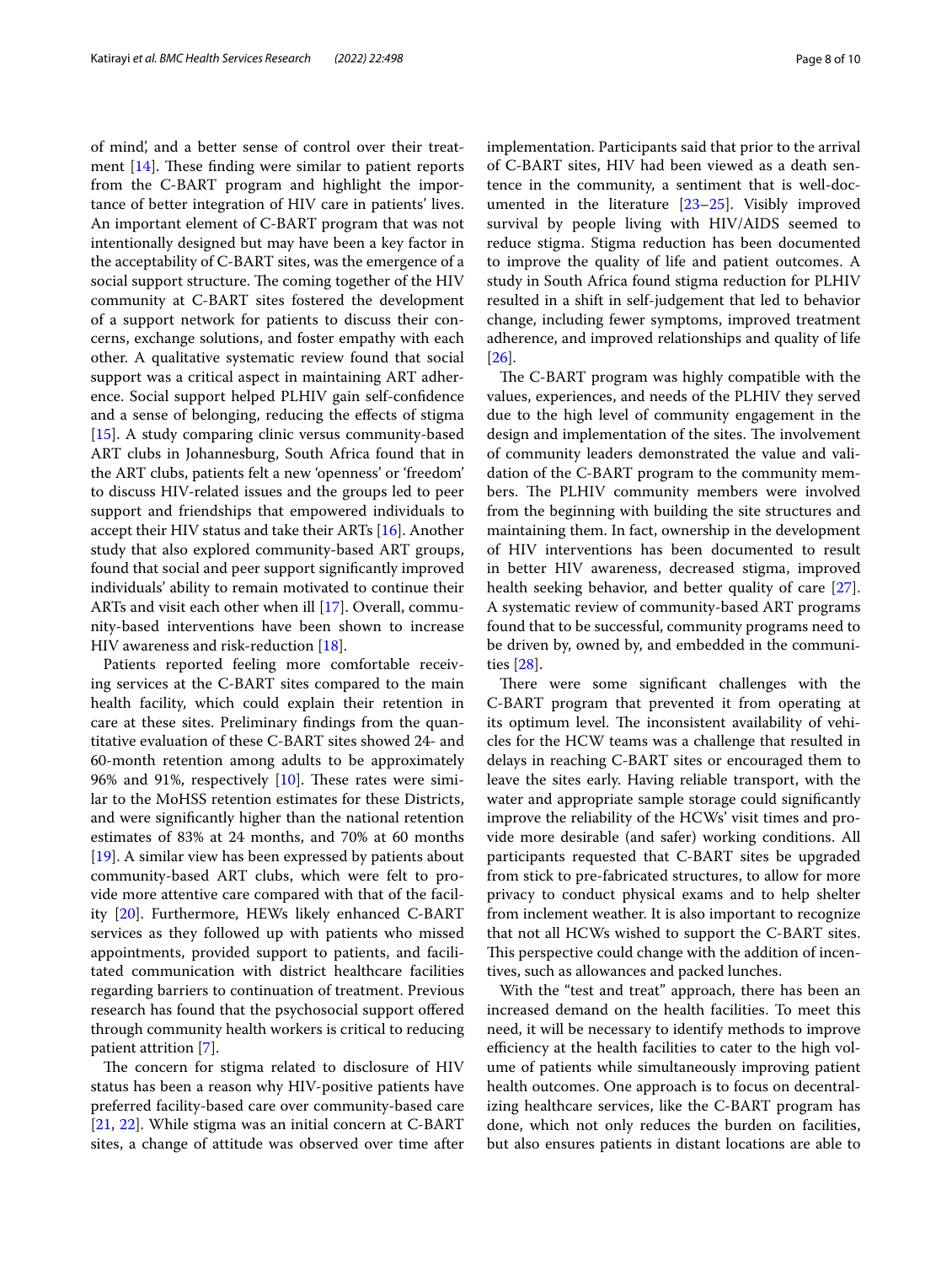access healthcare services. Non-adherent patients cost countries more by developing treatment resistance and requiring more expensive second- and third-line ART regimens. The long-term costs saved by implementing new strategies may outweigh the initial high costs of patients-centered services.

# **Limitations**

Patients included in this evaluation were restricted to those accessing care at the C-BART sites during the evaluation visits and were not representative of the overall C-BART population, limiting the generalizability of the fndings. Patients who had temporarily received care at the C-BART sites, but had either dropped out of the program or been referred back to the district facilities were not captured and might have expressed diferent opinions. Furthermore, the inclusion of all participants was based on volunteerism, which could have introduced selection bias.

# **Conclusion**

Participants in this evaluation uniformly reported that the C-BART program was highly accepted and appreciated due to the benefits experienced by patients. Though it had some implementation challenges, the C-BART program provided patient-centered care and improving HIV outcomes. The C-BART program in Namibia can serve as model of care to expand access to HIV care and treatment and other health services to populations in remote settings, including rural and difficult-to-reach regions.

#### **Abbreviations**

ART: Antiretroviral therapy; C-BART: Community-based ART; CDC: Centers for Disease Control and Prevention; EGPAF: Elizabeth Glaser Pediatric AIDS Foundation; FGD: Focus group discussion; HCW: Healthcare worker; HEW: Health extension worker; IDI: In-depth interview; MoHSS: Ministry of Health and Social Services; PLHIV: People living with HIV; RA: Research assistant; VL: Viral load.

# **Supplementary Information**

The online version contains supplementary material available at [https://doi.](https://doi.org/10.1186/s12913-022-07928-0) [org/10.1186/s12913-022-07928-0](https://doi.org/10.1186/s12913-022-07928-0).

# **Additional fle 1.**

**Additional fle 2.**

#### **Acknowledgements**

The authors are very thankful to all study participants, healthcare workers, health extension workers, key informants, study coordinators, and dedicated research assistants, namely Nelao Haimbodi, Lenna Shange, Alfeus Muunda, Salem Embashu, and Adolf Haufku

#### **Author's contributions**

Contributed to the C-BART program conception: NS, AM, and NH. Contributed to the design of the evaluation: GW, LK, NS, AB, AM, GM and KM. Led the feld

implementation of the evaluation: NS, AM and NH. Led analysis of qualitative data: LK. Wrote frst manuscript draft: LK. Commented on manuscript versions and approved fnal manuscript: KM, AB, GW, LK, AM, SH, GM, NS and NH.

#### **Funding**

The C-BART evaluation has been supported by the President's Emergency Plan for AIDS Relief through the CDC under the terms of [#U2GGH000985]. The fndings and conclusions in this report are those of the authors and do not necessarily represent the official position of the funding agencies.

#### **Availability of data and materials**

Data are available from the authors upon reasonable request and with the permission of the Namibia MoHSS.

## **Declarations**

#### **Ethics approval and consent to participate**

All participants provided written informed consent. All experimental protocols were approved by the MoHSS Research Ethics Committee in Namibia and the Advarra Institutional Review Board in the US, a service contracted by EGPAF. The protocol was also reviewed in accordance with the CDC's human research protection procedures and was determined to be research, but CDC investigators did not interact with human subjects or have access to identifable data or specimens for research purposes. This research was conducted in accordance with the Declaration of Helsinki.

#### **Consent for publication** Not applicable.

#### **Competing interests**

The authors declare that they have no competing interests.

#### **Author details**

<sup>1</sup> Research Department, Elizabeth Glaser Pediatric AIDS Foundation, Washington, D.C, USA. <sup>2</sup> Ministry of Health and Social Services, Windhoek, Namibia.<br><sup>3</sup> Conters for Disease Control and Provention, Atlanta GA, USA. <sup>4</sup> Conters for Di Centers for Disease Control and Prevention, Atlanta, GA, USA. <sup>4</sup>Centers for Disease Control and Prevention, Windhoek, Namibia.

Received: 27 April 2021 Accepted: 8 April 2022 Published online: 14 April 2022

#### **References**

- <span id="page-8-0"></span>UNAIDS 2020. People living with HIV receiving ART. [https://aidsinfo.](https://aidsinfo.unaids.org/) [unaids.org/](https://aidsinfo.unaids.org/) Accessed 4 Dec 2020.
- <span id="page-8-1"></span>2. UNAIDS 2019. Namibia. [http://www.unaids.org/en/regionscountries/](http://www.unaids.org/en/regionscountries/countries/namibia) [countries/namibia.](http://www.unaids.org/en/regionscountries/countries/namibia) Accessed 15 Dec 2020.
- <span id="page-8-2"></span>3. Namibia Country Operational Plan (COP) 2021 Strategic Direction Summary 15 April 2021(page 6); Download from : COP21-Namibia-SDS-FINAL\_2021.05.27.pdf (usembassy.gov). Accessed 3 Feb 2022.
- <span id="page-8-3"></span>4. Namibia Household Income and Expenditure Survey (NHIES) 2015/2016 Report: (Page 83) download report at NHIES\_2015–16.pdf (d3rp5jatom3eyn.cloudfront.net). Accessed 3 Feb 2022.
- <span id="page-8-4"></span>5. Ministry of Health and Social Services (MoHSS). Namibia populationbased HIV impact assessment (NAMPHIA) 2017: fnal report [Internet]. Windhoek: PHIA Project; 2017. cited \_January 15<sup>th</sup> 2020. Available from: [https://globalhealthsciences.ucsf.edu/sites/globalhealthsciences.ucsf.](https://globalhealthsciences.ucsf.edu/sites/globalhealthsciences.ucsf.edu/files/pub/namphia-final-report_for-web.pdf) [edu/fles/pub/namphia-fnal-report\\_for-web.pdf.](https://globalhealthsciences.ucsf.edu/sites/globalhealthsciences.ucsf.edu/files/pub/namphia-final-report_for-web.pdf)
- <span id="page-8-5"></span>6. Mukherjee JS, Barry D, Weatherford RD, Desai IK, Farmer PE. Communitybased ART programs: sustaining adherence and follow-up. Curr HIV/AIDS Rep. 2016;13:359–66.
- <span id="page-8-6"></span>7. Wouters E, Van Damme W, van Rensburg D, Masquillier C, Meulemans H. Impact of community-based support services on antiretroviral treatment programme delivery and outcomes in resource-limited countries: a synthetic review. BMC Health Serv Res. 2012;12:194.
- <span id="page-8-7"></span>8. Guest G, Bunce A, Johnson L. How many interviews are enough?: An experiment with data saturation and variability. Sage. 2006;18(1):59–82.